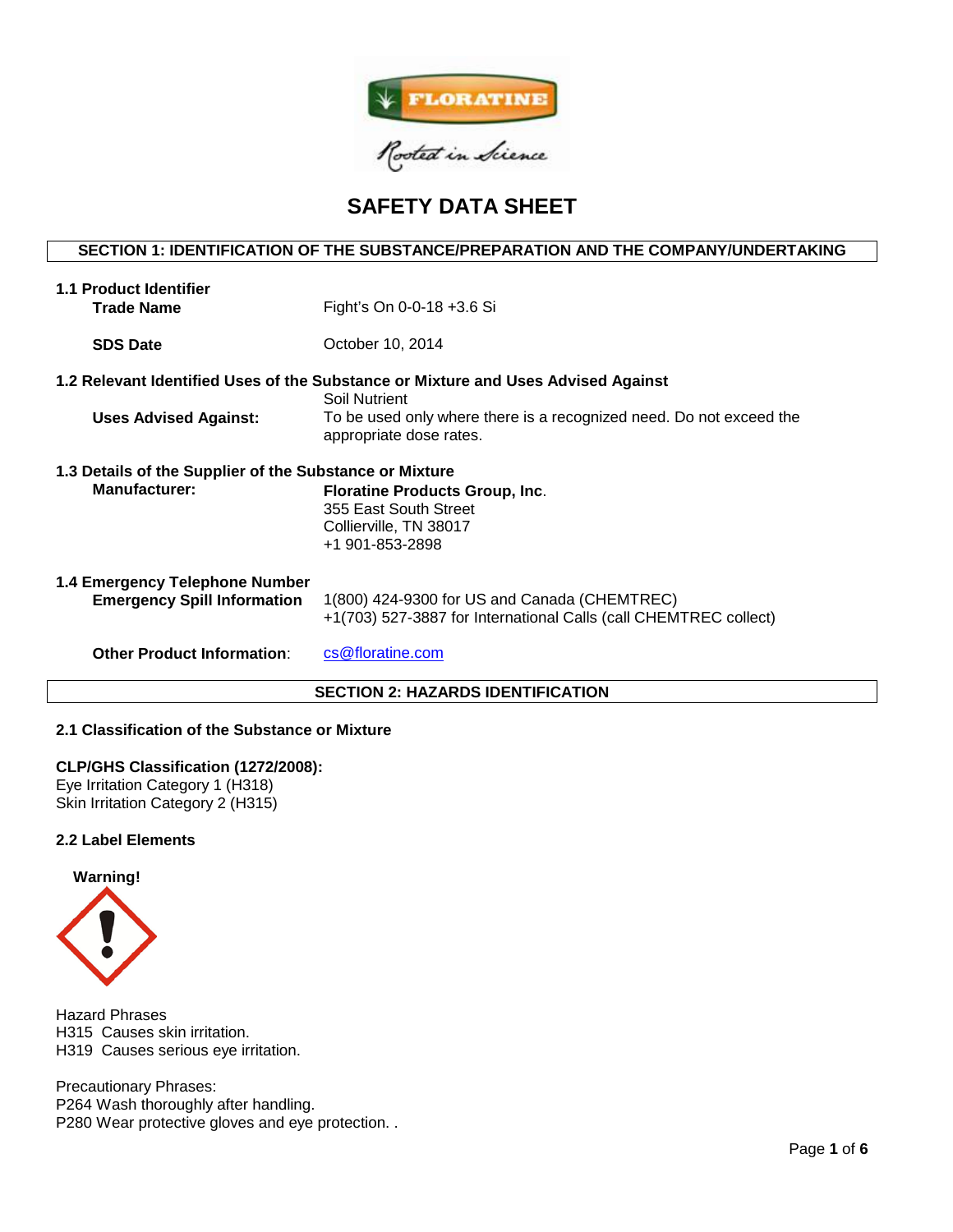# **Fight's On 0-0-18 +3.6Si**

P302 + P352 IF ON SKIN: Wash with plenty of soap and water.

P332 + P313 If skin irritation occurs: Get medical attention.

P362 + P364 Take off contaminated clothing and wash it before reuse.

P305 + P351 + P338 IF IN EYES: Rinse cautiously with water for several minutes. Remove contact lenses, if present and easy to do. Continue rinsing.

P337 + P313 If eye irritation persists: Get medical attention.

## **2.3 Other Hazards:** None

## **SECTION 3: COMPOSITION/INFORMATION ON INGREDIENTS**

| 3.2 Mixtures             |                                                                           |           |                                          |                                              |  |  |  |
|--------------------------|---------------------------------------------------------------------------|-----------|------------------------------------------|----------------------------------------------|--|--|--|
| <b>Chemical Name</b>     | <b>CAS Number /</b><br><b>EINECS Number /</b><br><b>REACH Reg. Number</b> | $%$ (w/w) | <b>EU Classification</b><br>(67/548/EEC) | <b>CLP/GHS Classification</b><br>(1272/2008) |  |  |  |
| Potassium<br>Thiosulfate | 10294-66-3<br>233-666-8                                                   | 20-50%    | Not dangerous                            | Not Hazardous                                |  |  |  |
| Potassium<br>Phosphite   | 7320-34-5<br>230-785-7                                                    | 20-50%    | Xi R36                                   | Eye Irrit. 2 (H319)                          |  |  |  |
| Potassium Silicate       | 1312-76-1 /<br>215-199-1                                                  | $<$ 20%   | Xi R36/38                                | Eye Irrit 2 (H319)<br>Skin Irrit. 2 (H315)   |  |  |  |

See Section 16 for full text of GHS and EU Classifications.

## **SECTION 4: FIRST AID MEASURES**

## **4.1 Description of First Aid Measures**

#### **First Aid**

**Eye contact:** Flush eye with water for 15 minutes while lifting the upper and lower lids. Seek medical attention if irritation persists.

**Skin contact:** Wash with soap and water. Get medical attention if irritation develops or persists. Wash contaminated clothing before reuse.

- **Inhalation:** Remove victim to fresh air. Get medical attention if irritation persists.
- **Ingestion:** Do not induce vomiting unless directed to do so my medical personnel. If the person is alert, have them rinse their mouth with water and sip one glass of water. Call a poison center of physician for advice. Never give anything my mouth to an unconscious or drowsy person.

**See Section 11 for more detailed information on health effects.**

**4.2 Most Important symptoms and effects, both acute and delayed:** Causes eye irritation and skin irritation. Inhalation of vapors or mists may cause irritation to mucous membranes and upper respiratory tract. Swallowing may cause gastrointestinal irritation with nausea, vomiting and diarrhea.

**4.3 Indication of any immediate medical attention and special treatment needed**: No immediate medical attention is required.

## **SECTION 5: FIREFIGHTING MEASURES**

**5.1 Extinguishing Media:** Use any media that is suitable for the surrounding fire. Water can be used to cool fire exposed containers

## **5.2 Special Hazards Arising from the Substance or Mixture Unusual Fire and Explosion Hazards:** None **Combustion Products:** Not combustible.

**5.3 Advice for Fire-Fighters:** Self-contained breathing apparatus and protective clothing should be worn in fighting fires involving chemicals. Determine the need to evacuate or isolate the area according to your local emergency plan. Use water spray to keep fire exposed containers cool.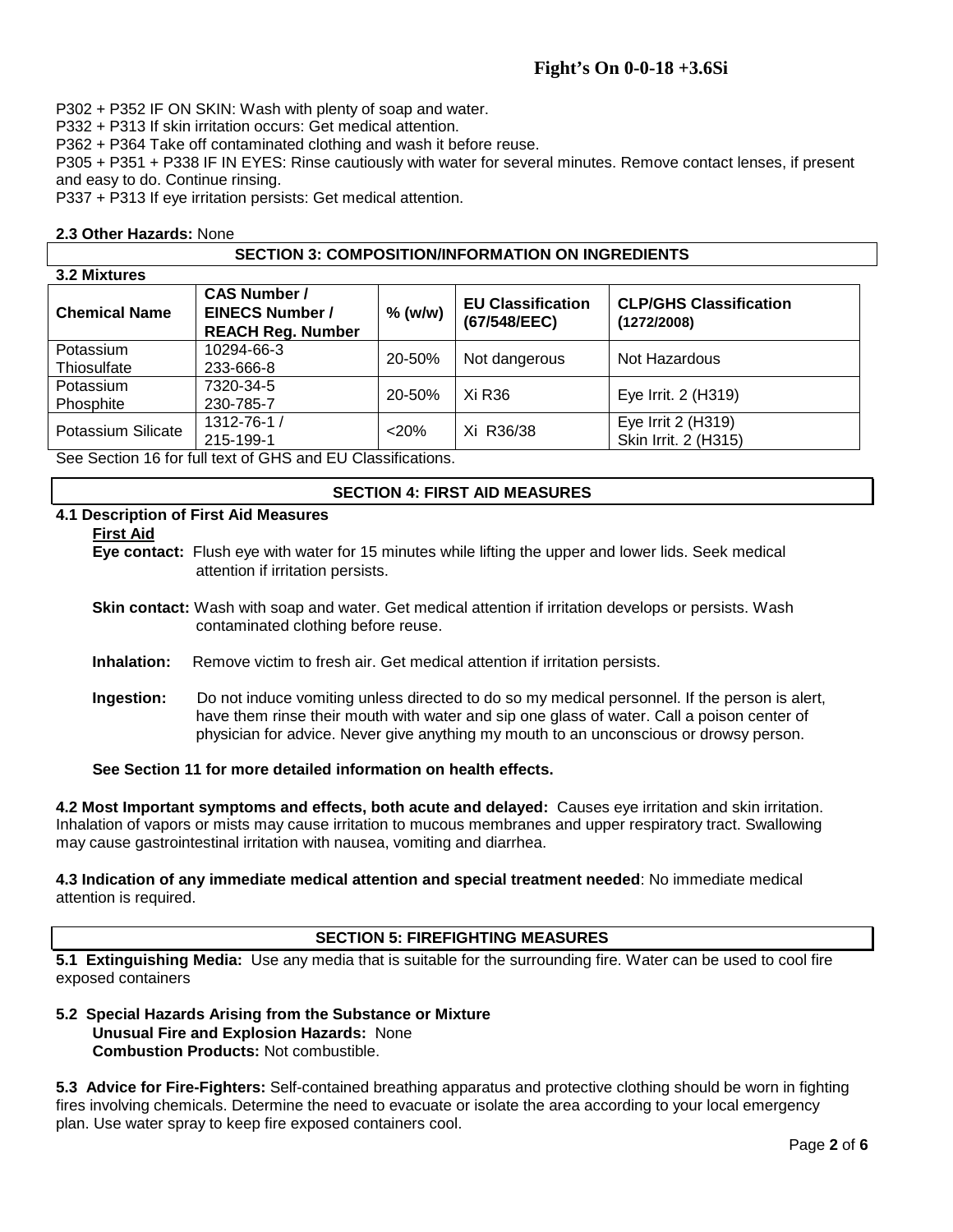## **SECTION 6: ACCIDENTAL RELEASE MEASURES**

## **6.1 Personal Precautions, Protective Equipment and Emergency Procedures:**

Wear appropriate protective equipment. Avoid direct contact with spilled material.

#### **6.2 Environmental Precautions:**

Prevent entry in storm sewers and waterways. Report spill as required by local and national regulations.

## **6.3 Methods and Material for Containment and Cleaning Up:**

Collect with an inert absorbent material and place in an appropriate container for disposal. Wash spill site with water. Contain large spills and collect as much liquid as possible into containers for use.

#### **6.4 Reference to Other Sections:**

Refer to Section 8 for personal protective equipment and Section 13 for disposal information.

## **SECTION 7: HANDLING and STORAGE**

#### **7.1 Precautions for Safe Handling**:

Avoid contact with eyes, skin and clothing. Use with adequate ventilation. Use reasonable care in handling. Do not eat, drink or smoke while using product. Wash thoroughly with soap and water after handing.

#### **7.2 Conditions for Safe Storage, Including any Incompatibilities**:

Protect containers from physical damage. Keep from freezing. Keep containers closed. Empty containers retain product residues. Follow all SDS precautions in handling empty containers. Store away from food and feed. Store away from oxidizing materials.

#### **7.3 Specific end use(s):**

**Industrial uses:** None identified **Professional uses:** Soil Nutrient

## **SECTION 8: EXPOSURE CONTROLS/PERSONAL PROTECTION**

| 8.1 Control Parameters: |                  |                  |                  |                               |  |  |  |  |  |
|-------------------------|------------------|------------------|------------------|-------------------------------|--|--|--|--|--|
| <b>Chemical Name</b>    | <b>US OEL</b>    | <b>EU IOEL</b>   | UK OEL           | <b>Biological Limit Value</b> |  |  |  |  |  |
| Potassium Thiosulfate   | None Established | None Established | None Established | None Established              |  |  |  |  |  |
| Potassium Phosphite     | None Established | None Established | None Established | None Established              |  |  |  |  |  |
| Potassium Silicate      | None Established | None Established | None Established | None Established              |  |  |  |  |  |

## **8.2 Exposure Controls:**

**Recommended Monitoring Procedures:** None.

**Appropriate Engineering Controls:** Good outdoor ventilation should be adequate under normal conditions.

#### **Personal Protective Measurers**

**Eye/face Protection:** Chemical goggles recommended to prevent eye contact.

**Skin Protection:** Impervious clothing is recommended to avoid skin contact.

**Hands:** Impervious gloves are recommended to avoid skin contact.

**Respiratory Protection:** None needed under normal use conditions with adequate ventilation. If mists are irritating, an approved particulate respirator can be used. Use respirators in accordance with local and national regulations.

**Other protection:** Suitable washing facilities should be available in the work area.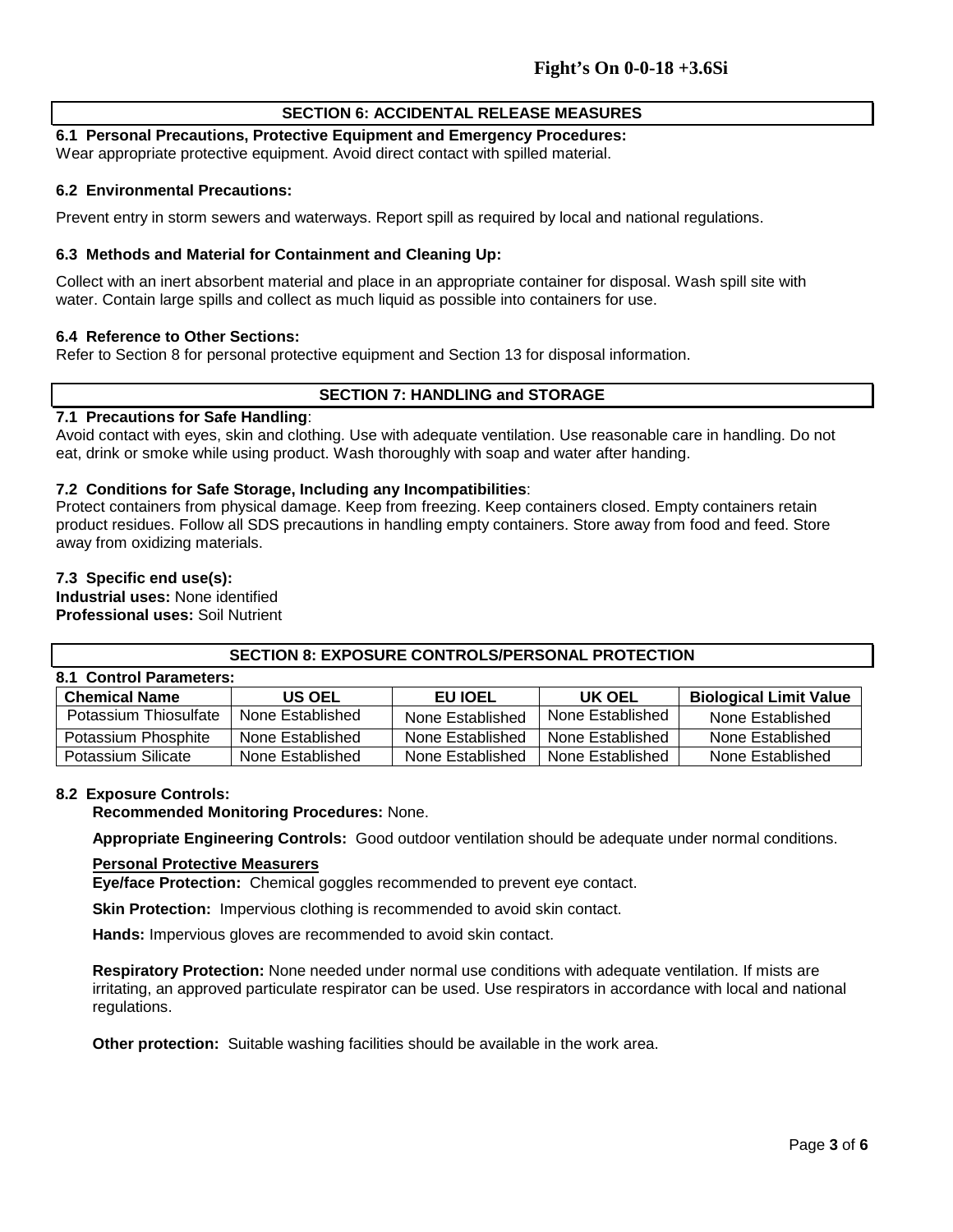## **SECTION 9: PHYSICAL and CHEMICAL PROPERTIES**

## **9.1 Information on basic Physical and Chemical Properties**

**Appearance:** Light Brown Liquid **Cappearance: Communist Codor: Slight odor.**<br> **Odor Threshold:** Not applicable **Communist Codor: pH:** 11.0 **Odor Threshold: Not applicable Melting/Freezing Point:** Not available **Boiling Point:** 107ºC **Flash Point:** None **Evaporation Rate:** Not available **Lower Flammability Limit:** None **Upper Flammability Limit:** None **Vapor Density(Air=1):** Not available **Relative Density:** 1.20 **Viscosity:** Not established **Explosive Properties:** None **Oxidizing Properties:** None **Specific Gravity (H<sub>2</sub>O= 1):** 1.20<br> **Molecular Formula:** Mixture **State of Molecular Weight:** Mixture

**Vapor Pressure:** Greater than 1

**Solubility:** Complete **Outrary Complete** *Detanol/Water Partition Coefficient:* **Not established Autoignition Temperature: Not applicable Autoignition Temperature: Not applicable Decomposition Temperature: Not applicable Molecular Weight: Mixture** 

**9.2 Other Information:** None available

# **SECTION 10: STABILITY and REACTIVITY**

**10.1 Reactivity:** Not reactive under normal conditions

**10.2 Chemical Stability:** Stable.

- **10.3 Possibility of Hazardous Reactions:** None known.
- **10.4 Conditions to Avoid:** Avoid excessive heat and freezing.
- **10.5 Incompatible Materials:** Incompatible with oxidizing agents.
- **10.6 Hazardous Decomposition Products:** Decomposition may produce carbon, potassium and sulfur oxides.

# **SECTION 11: TOXICOLOGICAL INFORMATION**

**11.1 Information on Toxicological Effects:** 

## **Potential Health Effects:**

**Eye Contact:** Causes irritation with redness, tearing and stinging.

**Skin contact:** Skin contact may cause irritation. Potassium phosphite is not irritating to rabbit skin.

**Inhalation:** Excessive inhalation of mists may cause upper respiratory tract irritation. Potassium phosphite is moderately irritating to rabbit eyes.

**Ingestion:** Swallowing may cause gastrointestinal effects including nausea and diarrhea

## **Acute toxicity:** No data available for the product.

Potassium Thiosulfate: Oral rat LD50>5000 mg/kg; Dermal rabbit LD50 >2000 mg/kg; Inhalation rat LC50 >5.5 mg/L/4 hr. Potassium phosphite: 96 hr LC50 rainbow rout >100 mg/kg; 48 hr EC50 daphnia magna >100 mg/kg Potassium Silicate: Oral rat LD50 >5000 mg/kg; Dermal rat LD50 >5000 mg/kg; Inhalation rat LC50 >2.06 mg/L/4 hr.

**Skin corrosion/irritation:** Potassium thiosulfate is not irritating to skin based on similar structural materials. Potassium Silicate is moderately irritating to rabbit skin

**Eye damage/ irritation:** Potassium thiosulfate is not irritating to eyes based on similar structural materials. Potassium silicate is severely irritating to rabbit eyes. **Respiratory Irritation:** No data available. Expected to cause only temporary irritation.

## **Respiratory Sensitization:** No data available

**Skin Sensitization:** Potassium silicate was negative in a Buehler test with guinea pigs. potassium phosphite are not irritating to rabbit skin.

**Germ Cell Mutagenicity:** Potassium silicates negative in an in vitro mammalian cell gene mutation assay, in vitro mammalian chromosome aberration test and an in vivo chromosome aberration assay (based on a structurally similar chemical).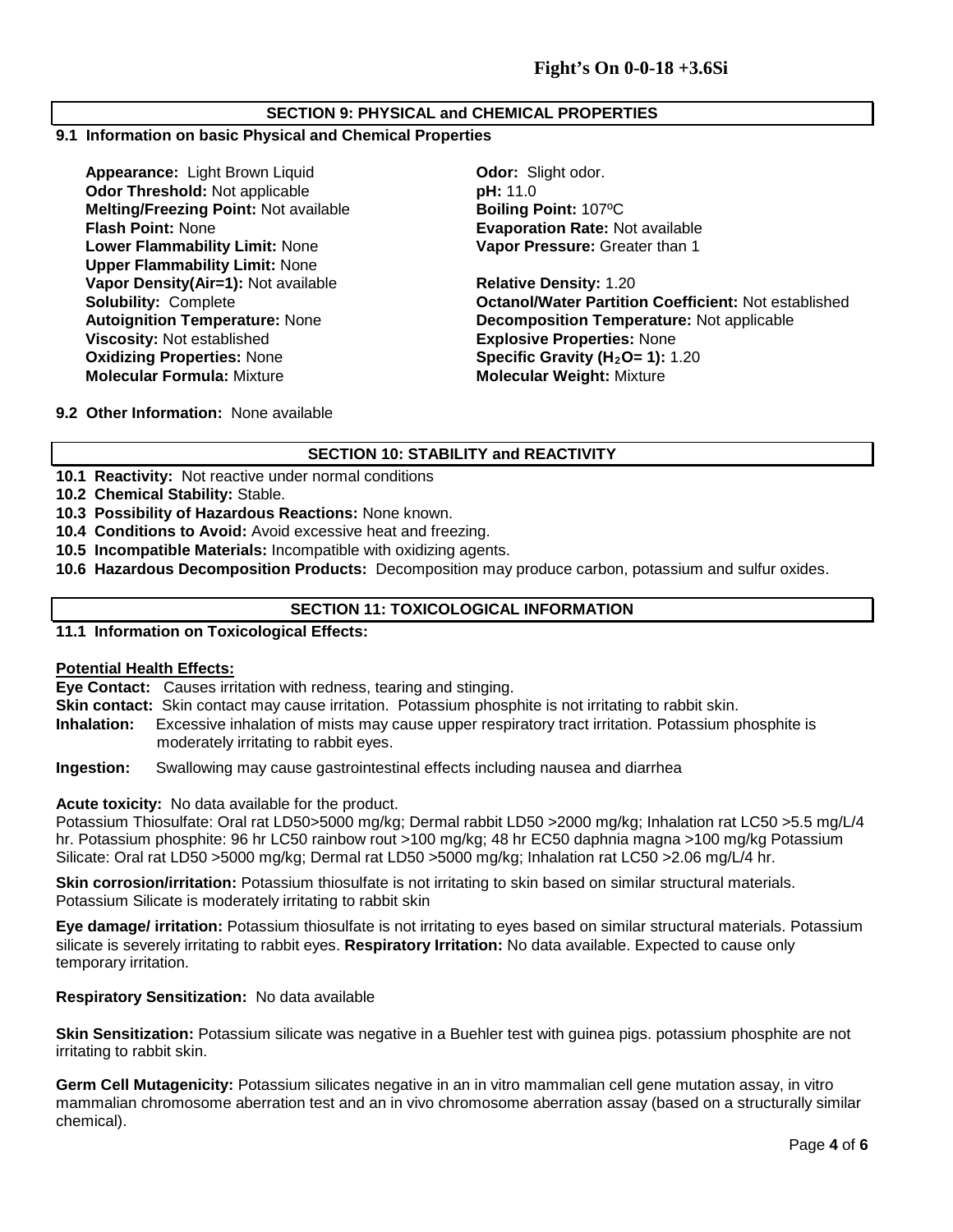**Carcinogenicity:** No data available. None of the components of this product are listed as carcinogens by IARC, NTP, OSHA or the EU Dangerous Substances Directive.

**Reproductive Toxicity:** In a developmental study, rats were administered potassium silicate (a structurally similar chemical) from day 0 -18 of gestation. No treatment-related effects were observed in either the mother or offspring. NOAEL for maternal toxicity 12.5 mg/kg, NOAEL >200 mg/kg for developmental toxicity

## **Specific Target Organ Toxicity**:

Single Exposure: No data available Repeat Exposure: No data available

# **SECTION 12: ECOLOGICAL INFORMATION**

**12.1 Toxicity:** No data available

Potassium Silicate: 48 hr LC50 Leuciscus idus >146 mg/L; 24 hr EC50 daphnia magna >14 mg/L

**12.2 Persistence and degradability:** Biodegradation is not applicable to inorganic substances such as potassium thiosulfate and potassium silicate.

**12.3 Bioaccumulative Potential:** No data available. Not expected to be bioaccumulative.

- **12.4 Mobility in Soil:** In the soil, product follows natural cycle to provide plant nutrients.
- **12.5 Results of PVT and vPvB assessment:** Not required.
- **12.6 Other Adverse Effects:** No data available.

# **SECTION 13: DISPOSAL CONSIDERATIONS**

## **13.1 Waste Treatment Methods:**

Dispose in accordance with local/ and national regulations. Not considered hazardous waste according to EU regulations.

| <b>SECTION 14: TRANSPORTATION INFORMATION</b> |                                 |                              |                            |                          |                                         |  |  |
|-----------------------------------------------|---------------------------------|------------------------------|----------------------------|--------------------------|-----------------------------------------|--|--|
|                                               | <b>14.1 UN</b><br><b>Number</b> | 14.2 UN Proper Shipping Name | 14.3<br>Hazard<br>Class(s) | 14.4<br>Packing<br>Group | 14.5<br>Environmental<br><b>Hazards</b> |  |  |
| <b>US DOT</b>                                 | None                            | Not Regulated                |                            |                          |                                         |  |  |
| <b>IMDG</b>                                   | None                            | Not Regulated                |                            |                          |                                         |  |  |
| <b>IATA/ICAO</b>                              | None                            | Not Regulated                |                            |                          |                                         |  |  |

## **14.6 Special Precautions for User:** None

**14.7 Transport in Bulk According to Annex III MARPOL 73/78 and the IBC Code:** Not determined.

# **SECTION 15: REGULATORY INFORMATION**

**15.1 Safety, Health and Environmental Regulations/Legislation Specific for the Substance or Mixture**

## **US Regulations**

**CERCLA Section 103:** The normal application of fertilizers is exempt from CERCLA reporting. If an accidental release occurs, contact Floratine Products Group for information.

## **SARA Hazard Category (311/312):** Acute Health

**SARA 313:** Products used in routine agricultural operations and fertilizers held for resale by retailers is excluded from SARA 313 reporting. Contact Floratine Products Group for additional information.

**California Proposition 65:** This product contains the following substances known to the State of California to cause cancer and/or reproductive harm (birth defects): None known.

This MSDS has been prepared according to the criteria of the Controlled Products Regulation (CPR) and the MSDS contains all of the information required by the CPR.